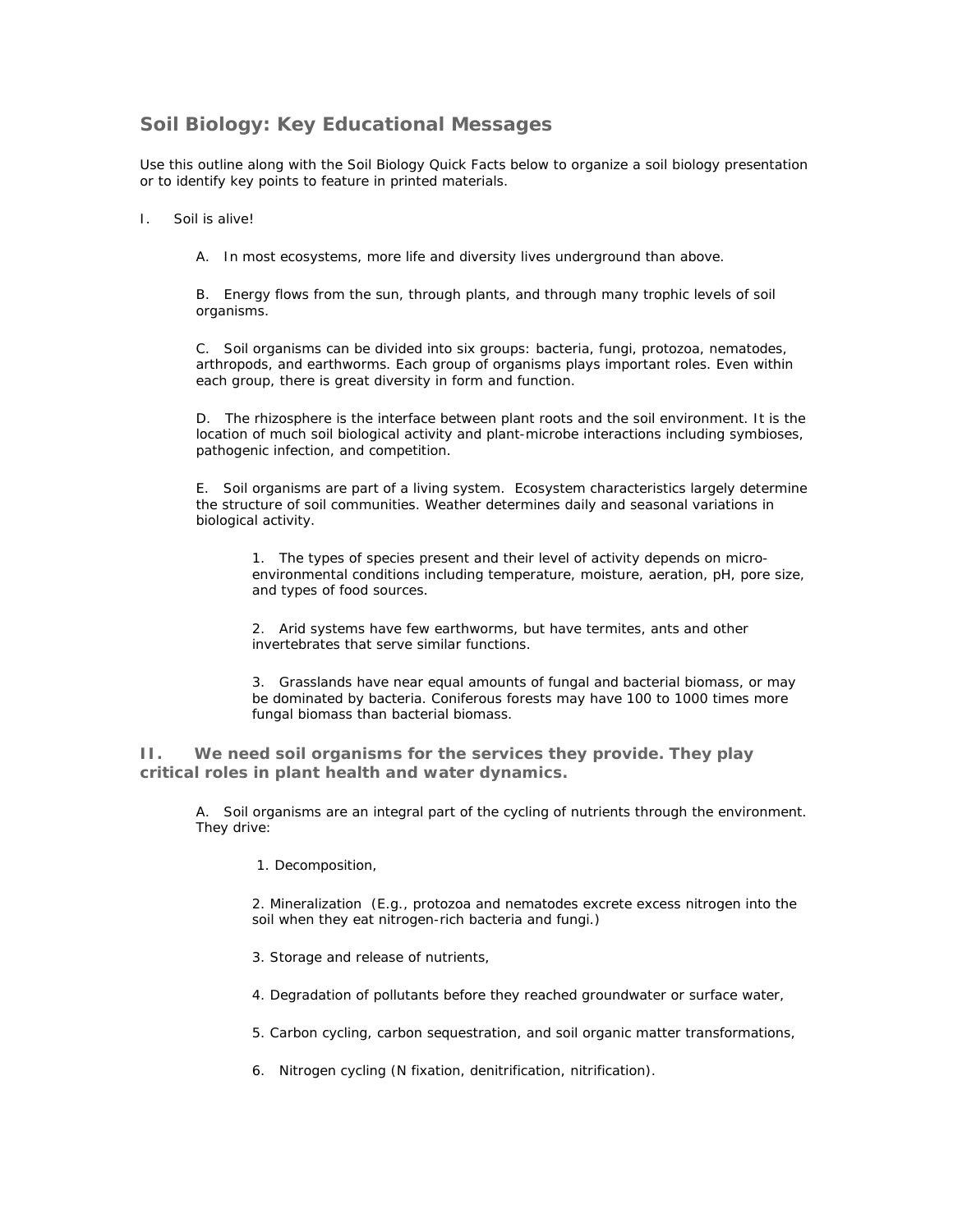C. Soil biological activity substantially affects soil structure including the size of soil pores, the stability of soil aggregates, and the existence of macropores. Soil structure impacts how water flows over, into, and through soil and how much water is held within reach of plant roots.

1. Large, burrowing invertebrates (e.g., earthworms, ants, termites, beetles) create macropores that allow rapid flow of water into or through soil.

2. Even tiny arthropods produce fecal pellets that are mixtures of soil and organic matter. These became stable soil aggregates.

3. Fungi and bacteria produce substances that help bind soil particles together and stabilize soil aggregates.

4. Soil organic matter can be physically protected from degradation within stable soil aggregates.

D. Plant pest dynamics depend on the whole mix of organisms in the soil. Some organisms prey on or compete with disease-causing organisms. Some bacteria release plant growth factors that directly increase plant growth.

E. In arid lands, biological soil crusts seem to be important for all the purposes listed above. They help fix nitrogen, stabilize the soil surface, affect water flow, and prevent the establishment of some exotic plant species.

F. Mycorrhizal fungi help plants acquire nutrients from the soil and they help stabilize soil aggregates.

G. Resilience is the ability of a soil to recover its functions after a disturbance such as fire, compaction, tillage, etc. The mix of organisms in the soil partially determine a soil's resilience.

## **III. Management affects soil organisms**

A. We know that land management practices change the soil community. The link between specific changes and soil function is less clear.

B. Soil biological crusts are very sensitive to trampling.

C. Reducing tillage tends to result in increased growth of fungi, including mycorrhizal fungi.

D. Soil compaction, lack of vegetation, or lack of plant litter covering the soil surface tends to reduce the number of soil arthropods.

## **Soil Biology Quick Facts**

- The tips of small plant roots move through the soil with a twisting screw-like motion. Mature trees can have as many as 5 million active root tips.
- A single spade full of rich garden soil contains more species of organisms than can be found above ground in the entire Amazon rain forest.